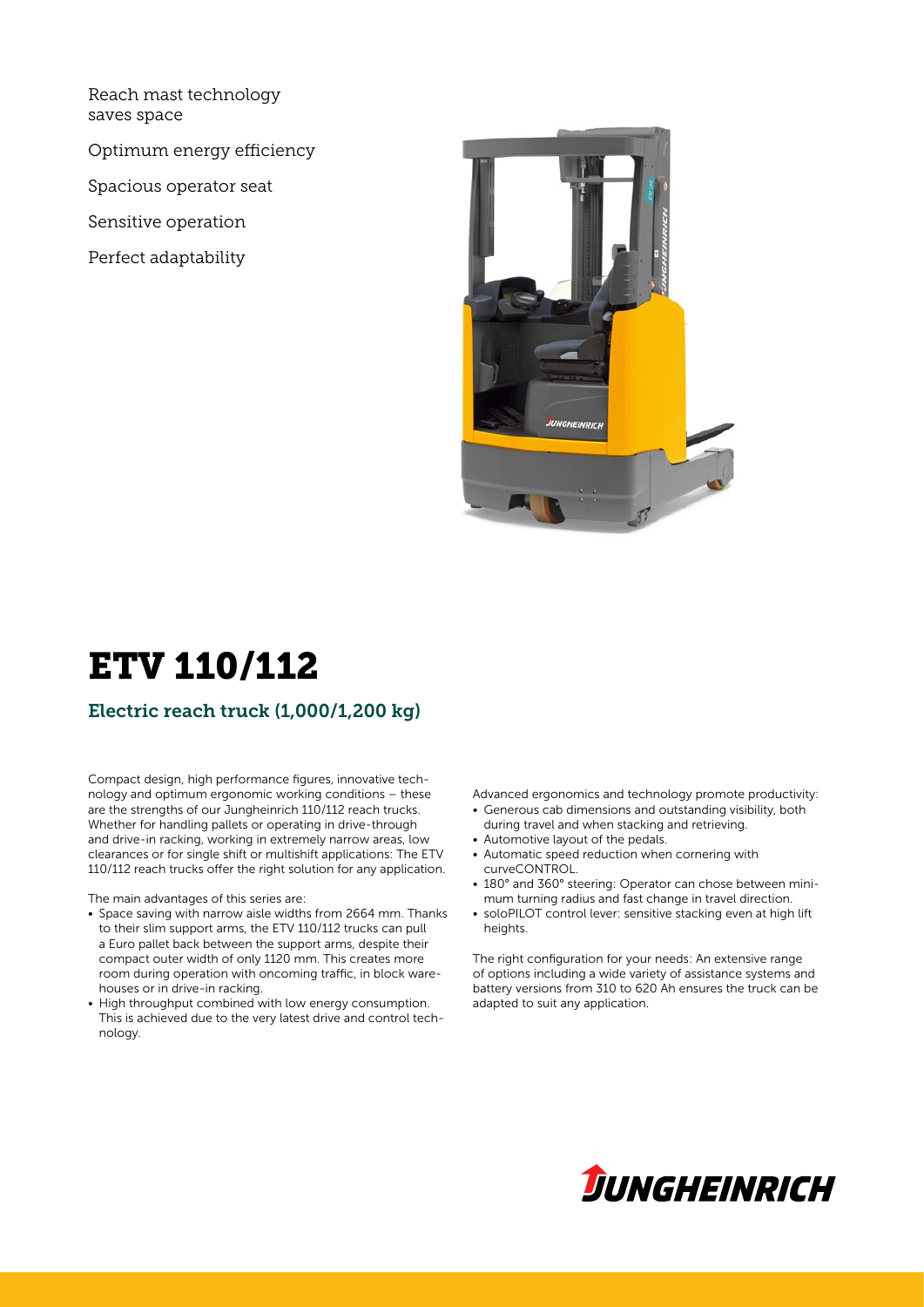## ETV 110/112



 $\mathbb{Z}$ e  $b<sub>4</sub>$  $\overline{b}_2$  $b_5$   $b_1$  $b_{11}$  $b_1$  $\frac{a}{2}$   $\left| \frac{1}{2} \right| \times \sqrt{N^3}$  Ast  $rac{a}{2}$  $\frac{a}{2}$ 

Capacity (kg)



Load centre distance "c" in mm

| Standard mast designs ETV 110/112 |         |                     |                |       |                                               |  |  |  |  |
|-----------------------------------|---------|---------------------|----------------|-------|-----------------------------------------------|--|--|--|--|
|                                   | Lift    | Lowered mast height | Free lift      |       | Extended mast height   Mast tilt forward/back |  |  |  |  |
|                                   | $h_{3}$ | h,                  | h <sub>2</sub> | $h_4$ | $\alpha/\beta$                                |  |  |  |  |
|                                   | (mm)    | (mm)                | (mm)           | (mm)  | (°)                                           |  |  |  |  |
| Triplex DZ                        | 4550    | 2050                | 1408           | 5192  | 1/3                                           |  |  |  |  |
|                                   | 5000    | 2200                | 1558           | 5642  | 1/3                                           |  |  |  |  |
|                                   | 5240    | 2280                | 1638           | 5882  | 1/3                                           |  |  |  |  |
|                                   | 5300    | 2300                | 1658           | 5942  | 1/3                                           |  |  |  |  |
|                                   | 5600    | 2400                | 1758           | 6242  | 1/3                                           |  |  |  |  |
|                                   | 5900    | 2500                | 1858           | 6542  | 1/3                                           |  |  |  |  |
|                                   | 6200    | 2600                | 1958           | 6842  | 1/3                                           |  |  |  |  |
|                                   | 6500    | 2700                | 2058           | 7142  | 0.5/2                                         |  |  |  |  |
|                                   | 6800    | 2800                | 2158           | 7442  | 0.5/2                                         |  |  |  |  |
|                                   | 7100    | 2900                | 2258           | 7742  | 0.5/2                                         |  |  |  |  |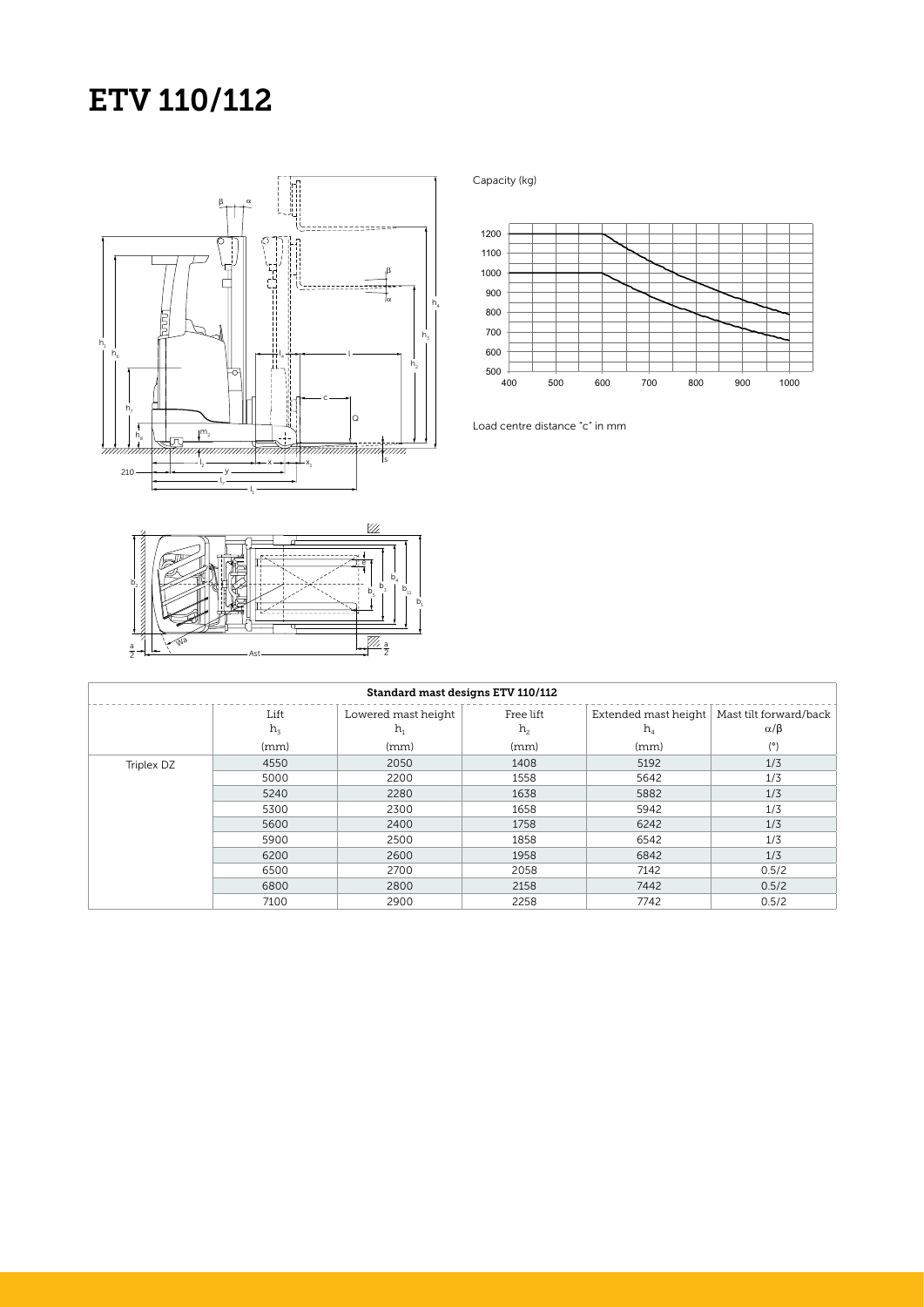### Technical data in line with VDI 2198

|                                                                                            | 1.1    | Manufacturer (abbreviation)                                  |                                     |               | Jungheinrich      |                |  |
|--------------------------------------------------------------------------------------------|--------|--------------------------------------------------------------|-------------------------------------|---------------|-------------------|----------------|--|
|                                                                                            |        |                                                              |                                     |               |                   |                |  |
|                                                                                            | 1.2    | Model                                                        |                                     |               | <b>ETV 110</b>    | <b>ETV 112</b> |  |
|                                                                                            | 1.3    | <b>Drive</b>                                                 |                                     |               |                   | Electric       |  |
|                                                                                            | 1.4    | Manual, pedestrian, stand-on, seated, order picker operation |                                     |               | transverse seat   |                |  |
| Identification                                                                             | 1.5    | Load capacity/rated load                                     | $\hbox{\large \it Q}$               | $^\mathrm{t}$ | $1\,$             | 1.2            |  |
|                                                                                            | 1.6    | Load centre distance                                         | $\mathsf{C}$                        | mm            |                   | 600            |  |
| Weights                                                                                    | 1.8    | Load distance                                                | $\mathsf X$                         | mm            | 3391)             | 4241)          |  |
|                                                                                            | 1.8.1  | Load distance, mast reached forward                          | $\mathsf{x}_{\scriptscriptstyle 1}$ | mm            |                   | 170            |  |
|                                                                                            | 1.9    | Wheelbase                                                    | y                                   | mm            | 1,300             | 1,385          |  |
|                                                                                            | 2.1.1  | Net weight incl. battery (see row 6.5)                       |                                     | kg            | 2,560             | 2,580          |  |
|                                                                                            | 2.3    | Axle loading, unladen front/rear                             |                                     | kg            | 1,587 / 973       | 1,587 / 993    |  |
|                                                                                            | 2.4    | Axle loading, fork advanced, laden front/rear                |                                     | kg            | 634 / 2,926       | 516 / 3,264    |  |
|                                                                                            | 2.5    | Axle loading, fork retracted, laden front/rear               |                                     | kg            | 1,282 / 2,278     | 1,361 / 2,419  |  |
| Wheels<br>$\begin{array}{r} 4 \times 3.2 \\ \hline 5 \times 3.5 \\ \hline 3.5 \end{array}$ | 3.1    | Tyres                                                        |                                     |               | Vulkollan®        |                |  |
|                                                                                            |        | Tyre size, front                                             |                                     | mm            | Ø 343 x 114       |                |  |
|                                                                                            |        | Tyre size, rear                                              |                                     | mm            | Ø 230 x 85        |                |  |
|                                                                                            | 3.5    | Wheels, number front/rear ( $x =$ driven wheels)             |                                     |               | 1x/2              |                |  |
|                                                                                            | 3.7    | Tread width, rear                                            | $b_{11}$                            | mm            | 993               |                |  |
|                                                                                            | 4.1    | Tilt of mast/fork carriage forward/backward                  | $\alpha/\beta$                      | $\circ$       |                   | $1/3^{2}$      |  |
|                                                                                            | 4.2    | Mast height (lowered)                                        | $h_1$                               | mm            | 2,300             |                |  |
|                                                                                            | 4.3    | Free lift                                                    | h <sub>2</sub>                      | mm            | 1,658             |                |  |
|                                                                                            | 4.4    | Lift                                                         | $h_3$                               | mm            |                   | 5,300          |  |
|                                                                                            | 4.5    | Extended mast height                                         | $h_4$                               | mm            |                   |                |  |
|                                                                                            | 4.7    | Height of overhead guard                                     | $h_6$                               | mm            | 5,942             |                |  |
|                                                                                            | 4.8    | Seat height/standing height                                  | h <sub>7</sub>                      | mm            |                   | 2,190          |  |
|                                                                                            | 4.10   | height of support arms                                       |                                     | mm            | 1,057             |                |  |
|                                                                                            |        |                                                              | $h_8$                               |               | $265^{3}$         |                |  |
|                                                                                            | 4.19   | Overall length                                               | $\mathsf{l}_1$                      | mm            | $2,321^{11}$      |                |  |
|                                                                                            | 4.20   | Length to face of forks                                      | $\mathsf{l}_2$                      | mm            | 1,1741)           |                |  |
|                                                                                            | 4.21   | Overall width                                                | $b_1/b_2$                           | mm            | 1,120 / 1,120     |                |  |
| <b>Basic dimensions</b>                                                                    | 4.22   | Fork dimensions                                              | s/e/l                               | mm            | 40 / 80 / 1,150   |                |  |
|                                                                                            | 4.23   | Fork carriage ISO 2328, class/type A, B                      |                                     |               | 2B                |                |  |
|                                                                                            | 4.24   | Fork carriage width                                          | $b_3$                               | mm            | 800               |                |  |
|                                                                                            | 4.25   | Width across forks                                           | b <sub>5</sub>                      | mm            | 296 / 677         |                |  |
|                                                                                            | 4.26   | Width between support arms/loading areas                     | $b_4$                               | mm            | 900               |                |  |
|                                                                                            | 4.28   | Reach distance                                               | $\mathsf{L}$                        | mm            | 5091)<br>5941)    |                |  |
|                                                                                            | 4.32   | Ground clearance, centre of wheelbase                        | m <sub>2</sub>                      | mm            | 80                |                |  |
|                                                                                            | 4.32.1 | Ground clearance at lowest point                             |                                     | mm            |                   | 30             |  |
|                                                                                            | 4.33   | Aisle width for pallets $1000 \times 1200$ crossways         | Ast                                 | mm            | 2,6081)           | 2,6271         |  |
|                                                                                            | 4.34   | Aisle width for pallets $800 \times 1200$ lengthways         | Ast                                 | mm            | 2,6641            | 2,6681)        |  |
|                                                                                            | 4.35   | Turning radius                                               | $\mathsf{W}_{\mathsf{a}}$           | mm            | 1,515             | 1,595          |  |
|                                                                                            | 4.37   | Length across support arms                                   | $l_{7}$                             | mm            | 1,640             | 1,725          |  |
|                                                                                            | 5.1    | Travel speed, laden/unladen                                  |                                     | km/h          |                   | 11             |  |
| Performance data                                                                           | $5.2$  | Lift speed, laden/unladen                                    |                                     | m/s           | 0.48 / 0.7        | 0.43 / 0.7     |  |
|                                                                                            | 15.3   | Lowering speed, laden/unladen                                |                                     | m/s           | 0.5 / 0.5         |                |  |
|                                                                                            | 5.4    | Reaching speed, laden/unladen                                |                                     | m/s           | 0.2 / 0.2         |                |  |
|                                                                                            | 5.7    | Gradeability, laden/unladen                                  |                                     | $\%$          | $7/10$            |                |  |
|                                                                                            | 5.8    | Max. gradeability, laden/unladen                             |                                     | $\%$          | 10/15             |                |  |
|                                                                                            | 15.9   | Acceleration time, laden/unladen                             |                                     | S             | 5.1 / 4.8         |                |  |
|                                                                                            | 5.10   | Service brake                                                |                                     | electric      |                   |                |  |
| Electrics<br>Misc.                                                                         | 6.1    | Drive motor, output S2 60 min.                               |                                     | kW            | 6.0               |                |  |
|                                                                                            | 6.2    | Lift motor, output at S3 15%                                 |                                     | kW            | 13.3              |                |  |
|                                                                                            | 6.3    | Battery as per DIN 43531/35/36 A, B, C, no                   |                                     |               | DIN 43531 - B     |                |  |
|                                                                                            | 6.4    | Battery voltage/nominal capacity K5                          |                                     | V/Ah          | 48 / 280          |                |  |
|                                                                                            | 6.5    | Battery weight                                               |                                     | kg            | 556               |                |  |
|                                                                                            | 6.6    | Energy consumption according to VDI cycle                    |                                     | kWh/h         | 2.6               | 2.9            |  |
|                                                                                            | 6.7    | Throughput                                                   |                                     | t/h           | 44                | 53             |  |
|                                                                                            | 6.8    | Energy consumption at max. throughput                        |                                     | kWh/h         | 2.7               | 2.9            |  |
|                                                                                            | 8.1    | Type of drive control                                        |                                     |               | Impuls/ Mosfet AC |                |  |
|                                                                                            | 8.2    | Working pressure for attachments                             |                                     | bar           | 150               |                |  |
|                                                                                            | 18.3   | Oil flow for attachments                                     |                                     | 1/min         | 20                |                |  |
|                                                                                            | 8.4    | Sound pressure level at operator's ear as per EN 12053       |                                     | dB(A)         | 68                |                |  |

1) different battery sizes change these values

2) mast-dependent

3) With load wheel cover: + 30 mm

In accordance with VDI Guideline 2198 this data sheet provides details of the standard truck only. Non-standard tyres, different masts, optional equipment, etc. may result in dif-<br>ferent values.